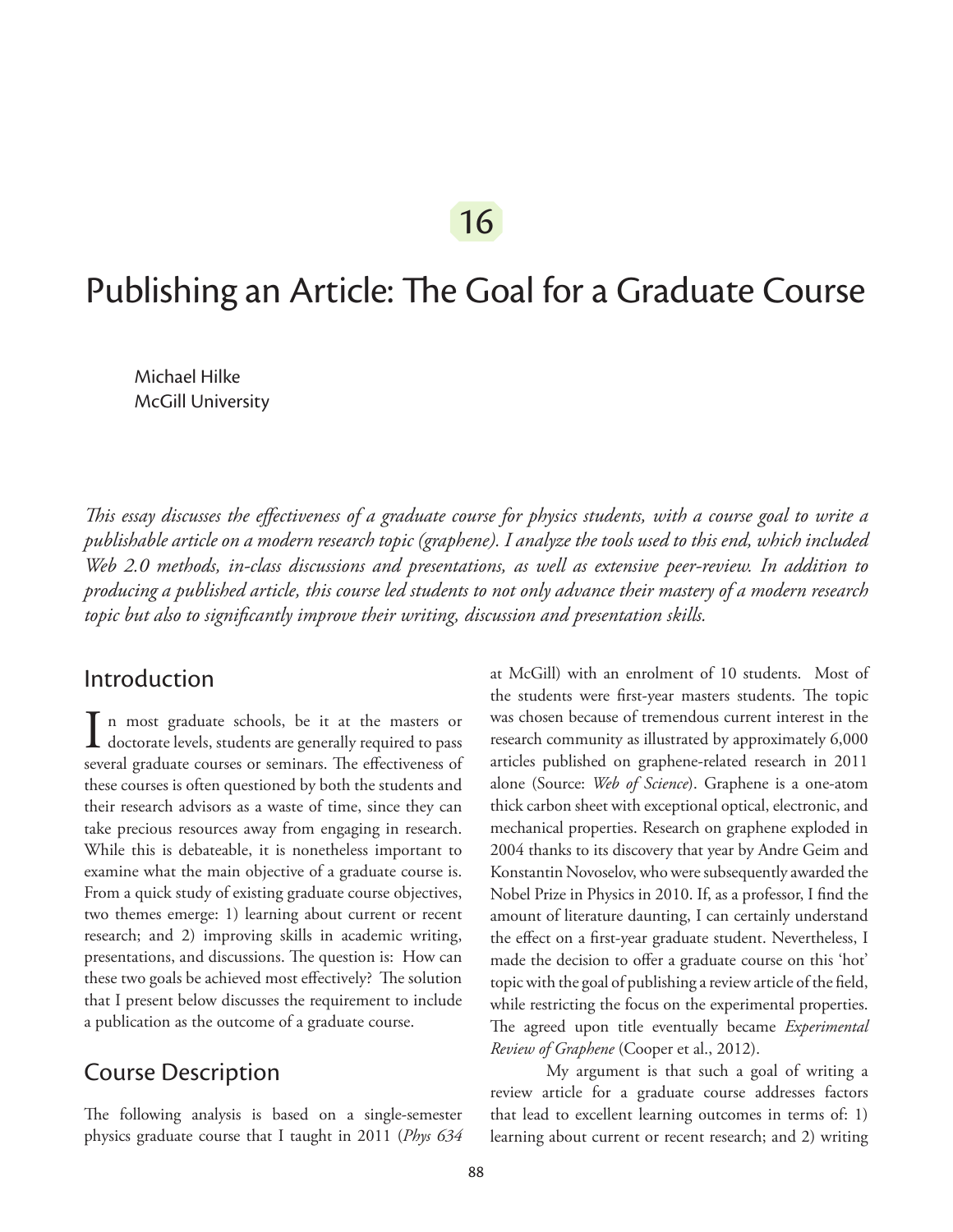and presentation skills. In addition, it addresses the 'waste of time' argument in a powerful way, since it is easy for a graduate student to justify spending time on a course if it leads to a publication.

#### Modern Science

#### Research

Learning about current research is often done effectively starting at the undergraduate level, when students participate in research directly. This is justified, since involving undergraduate students in research is generally believed to lead to significant educational benefits (Gates, et al., 1999; Kardash, 2000; Seymour, Hunter, Laursen, & Deantoni, 2004; Zydney, Bennett, Shahid, & Bauer, 2002). Research at the undergraduate level can take several forms, including an original contribution in a laboratory environment or an extensive literature review with a synthesis of the main results, which can be seen as a significant research form on its own (Cooper, 1988). At the masters' level, the literature review is typically required for the thesis and often complemented by an original contribution. For a more conventional course setting, where a single instructor is in a classroom with many students, it is very difficult to conceive a course where original research like that performed in a laboratory environment can be achieved for a large student enrolment. By contrast, a research level literature review can easily be implemented in a single-instructor environment.

#### Literature review

Post-graduate students do not necessarily understand the concepts involved in writing a literature review, as they often underestimate the need for critique of the existing literature (Bitchener & Banda, 2007). Thus, the starting point for our course *Phys 634* was to have the students find all the existing reviews on the subject (in this case, graphene). As a by-product, this enabled an interesting discussion on various search tools and the use of up- and down-stream citations. While the students in class found more than 50 reviews, most of them were on a specific aspect of graphene (such as electronic properties of graphene), and it was realized quickly that there were none that were a comprehensive review of the experimental properties of graphene, which was the overextending topic of the course. In this context, a review is a scientific

article that synthesizes existing published articles, which explains the large difference in number of articles (more than 6,000) compared to the number of reviews (less than 100) on the same topic.

#### In-Class Discussions and Presentations

The next step was to define a table of contents (TOC). The most valuable educational aspect was the active participation and in-class discussions induced by examining the possible topics to be included in the TOC. The key is to fairly quickly come-up with a TOC so that the substantive work can start, but at the same time it is important to value the input of each student, since they will spend a considerable amount of time with the topics included in the TOC. Once the TOC was defined, the content constituted the scientific material to be covered in the course. Each student was then made responsible for one section of the TOC. The first step for each student consisted of elaborating the content of the corresponding section and then defending it in-class by means of a presentation. It is similar to a research defence, where the presenter has to introduce the different subtopics in the literature review and defend their inclusion.

#### Peer Review

At this stage, the peer review process began. This happened first, through the critical discussions during the presentation, and later, through the peer review of each section by two randomly chosen students in class. While peer review has shown to be an effective method to improve writing skills (Berg, Admiraal, & Pilot, 2006; Boud, Cohen, & Sampson, 1999; Falchikov, 1995; Stefani, 1994; Topping, Smith, Swanson, & Elliot, 2000), in our context, peer review was also used as a method by which to learn and understand the material. In a way, the reviewer plays the role of the student learning new material, while providing critical feedback, whereas the student receiving the review gets the critical feedback, which in turn, not only leads to improved writing but also to a better understanding of the subject matter (Lin, Liu, & Yuan, 2001; Plutsky & Wilson, 2004; Topping et al., 2000; Xiao & Lucking, 2008).

#### Web 2.0

To increase the effectiveness of the peer review process,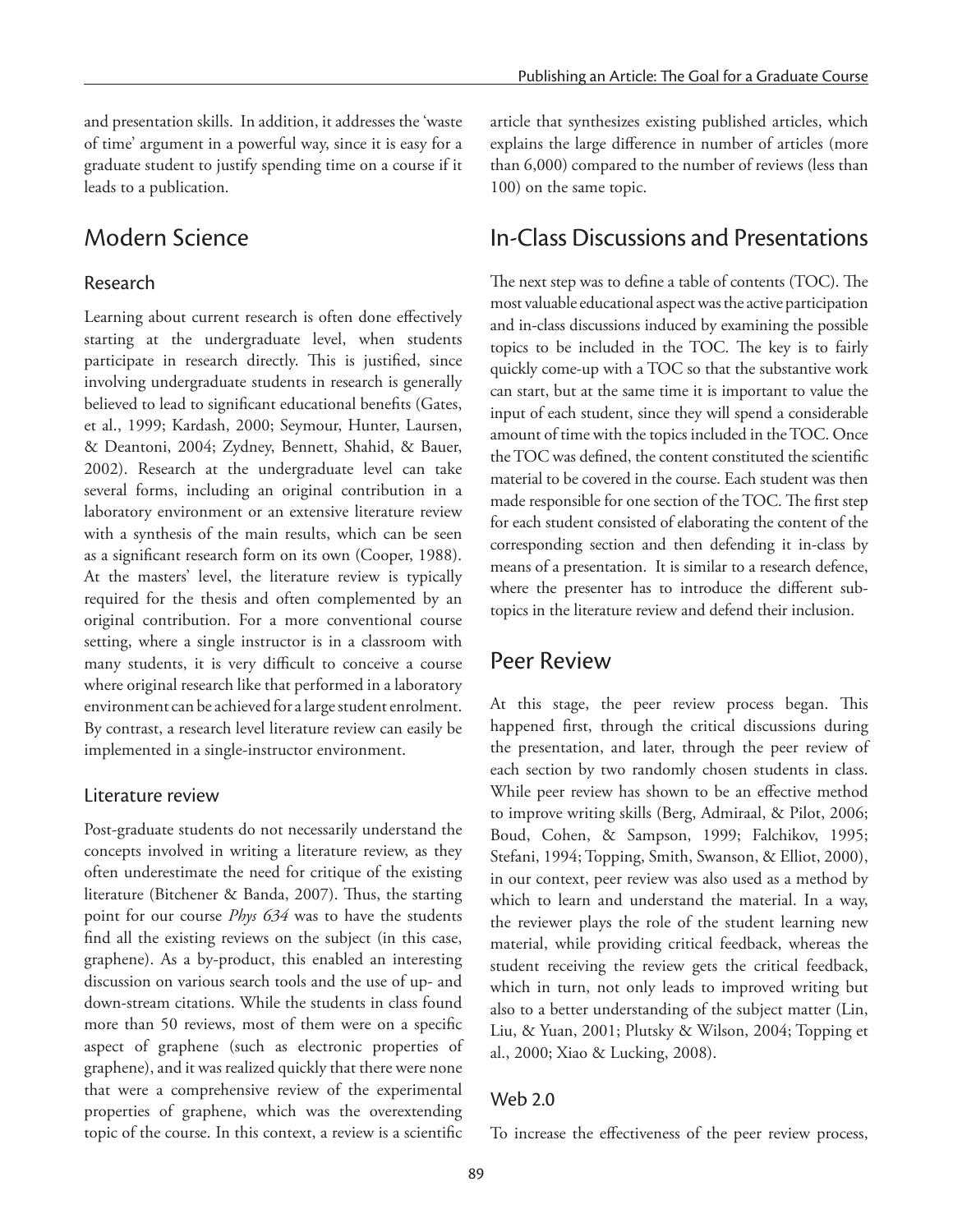Web 2.0 was used extensively. Web 2.0 is the interactive form of the Internet. Because of its interactive nature, in particular between students and also between instructors and learners, Web 2.0 has gained considerable traction in online education (Beldarrain, 2006). Web 2.0 includes many different tools, including course web sites, blogs, broadcasts, and various forms of web-sharing tools such as wiki. Wikis are studied extensively for their effectiveness in teaching subject matters that involve collaborative efforts such as the one found in mutual peer-review and collective knowledge construction (Bold 2006; Xiao & Lucking, 2008).

While most studies have focused on wiki designs, there are now many different tools available, which allow anyone to review and modify the content on a collection of documents on the web, both synchronously and asynchronously while enabling collaborative contentbuilding for all participants. We used Google-based web sharing software, including its web page creation tool as well as document sharing software ('Google Docs' now replaced by 'Google Drive'). With these tools, each participant can add to, comment on, and edit each document. Comments and changes were made directly on the shared document, where all changes could be traced by date and authorship, which also allowed for an effective evaluation tool for the instructor.

The peer review process worked along two lines: the commenting tool, which was very effective in terms of the initial peer review; and the editing tool, which was important for the later stages of composing the review article that involved the creation of a unified document. For example, each student used comments to provide feedback on the content and the writing style of a given section. In addition, one student was responsible for editing the tables of the entire document to make sure that they all followed the same formatting, while another student was responsible for the formatting of the figures, and yet another for organizing the references. Many of these tasks were made simpler by using a Latex based word editor, which is comprised of one text file containing all the written text, one reference file containing all the citations and another folder containing all the figures. The complete PDF output file (including all figures and citations) can be obtained using either a web- or home computer-based complier such as Latexlab or Miktex. Hence, Web 2.0 provides an interactive framework for peer and instructor assessment, and allows for collaborative content building,

involving a large number of collaborators, where the feedback is immediate and multidimensional.

A large portion of the peer-review process was happening electronically outside of the classroom, while following a shared timetable with imposed deadlines. At the end, all sections of the document were peer- and instructor-reviewed between five and ten times while some sections required large amounts of rewrites, which were the responsibility of one of the in-class peer reviewers and not the student originally responsible for the corresponding section.

# Publishing

The last phase involved getting the document into a publishable form. This was clearly an exciting moment for most of the students, since very few of them had published an article before. Moreover, the process contains many educational benefits. The first step was to decide which journal to publish in. Here, the quality, audience, and ethics of the various journals and publishers could be considered. An important deciding factor for the students in class was to use journals, which are either open access or belong to non-profit organizations. The document was further geared towards beginning researchers in the field, which also restricts the number of possible journals. The decision was made to first attempt a submission to a toptier journal, which could also lead to some high quality editorial feedback, before eventually submitting to a second-tier journal in the event that the reviews turned out to be too critical.

Another interesting educational moment related to the publishing process is the discussion on copyright and plagiarism as well as defining each individual's contribution. It was helpful that most publishers have clear guidelines that the students could familiarize themselves with. Moreover, the students obtained feedback from other researchers in the field (including referees and editors). These reviews had to be addressed in the resubmitted version.

While the first draft of the document was finished by the end of term, the entire journal review process took longer. However, all students (except one) agreed to continue meeting regularly after the end of term to finalize the document for publication, including making the necessary changes during the review process. This illustrates another potential difficulty with this exercise: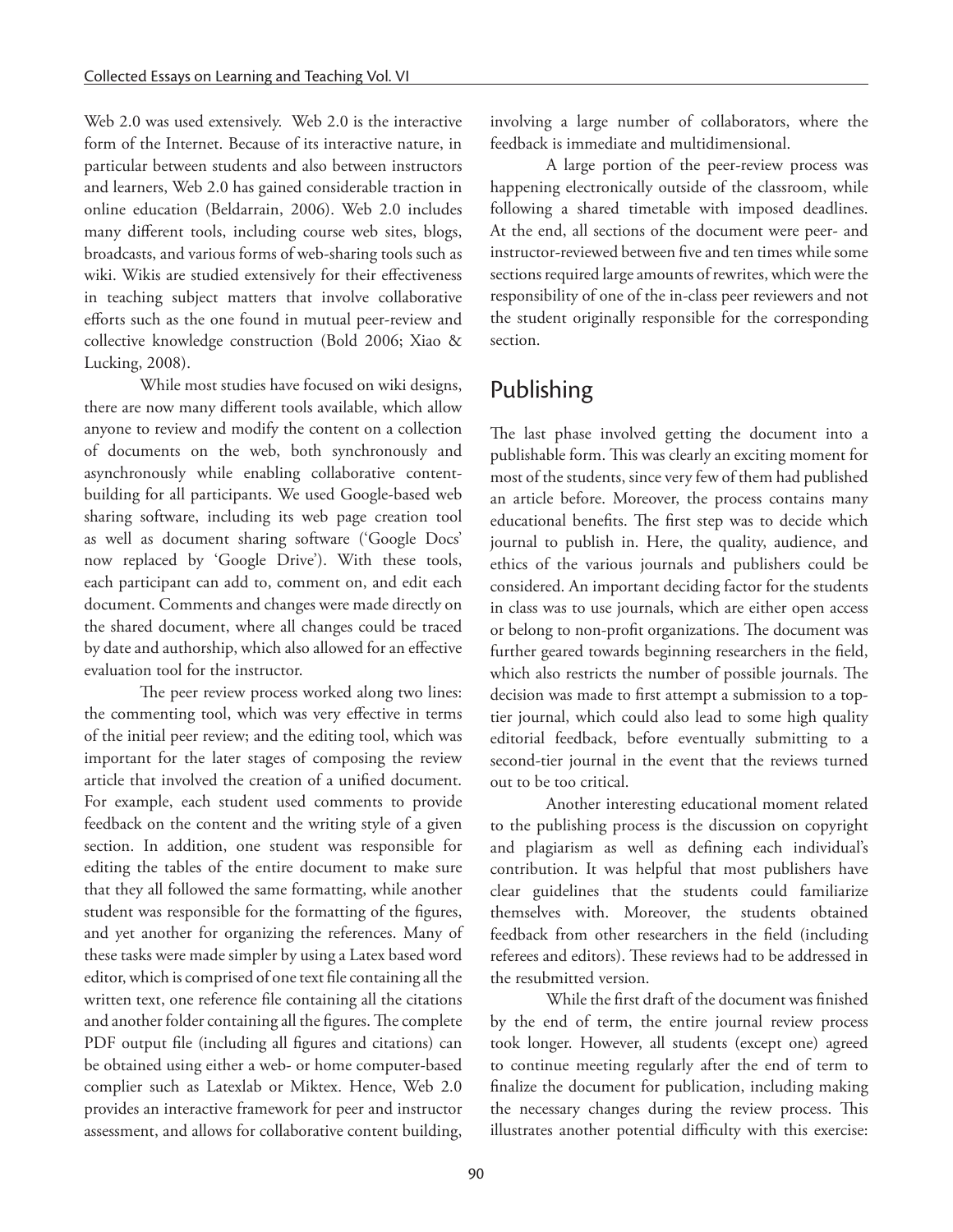How do we deal with unequal contributions? While during the term, variable contributions can be sanctioned by corresponding grades, the post-term contributions were purely voluntary and required a strong commitment from the students, which next to all had.

#### Conclusion

The produced document was subsequently accepted for publication in a second-tier peer reviewed open access scientific journal (Cooper et al., 2012) and co-authored by all students and also posted on an electronic archive server (ArXiv). The evaluation of the students was based on the quality of the writing and the presentation, the diligence in the review process, and the overall participation. The learning outcomes of the students was spectacular in terms of their confidence on the topic as assessed by the instructor based on the large number of discussions which occurred in class and online on various topics pertaining to the document. The students' self-confidence got a further boost from the acceptance letter of the journal. The course evaluations from the students were excellent.

## Acknowledgements

The author would like to acknowledge the contributions of all the students in class *Phys 634* (2011) for making this interesting exercise possible through their continued commitment.

## References

- Beldarrain, Y. (2006). Distance education trends: Integrating new technologies to foster student interaction and collaboration. *Distance Education, 27*, 139-153.
- Berg, I.V.D., Admiraal, W., & Pilot, A. (2006). Peer assessment in university teaching: Evaluating seven course designs. *Assessment and Evaluation in Higher Education, 31*(1), 19-36.
- Bitchener, J. & Banda, M. (2007). Postgraduate students' understanding of the functions of thesis sub-genres: the case of the literature review. *New Zealand Studies in Applied Linguistics, 13*(2), 89-102.
- Bold, M. (2006). Use of wikis in graduate course work. *Journal of Interactive Learning Research, 17*(1), 5-14. Chesapeake, VA: AACE.
- Boud, D., Cohen, R., & Sampson, J. (1999). Peer learning and assessment. *Assessment and Evaluation in Higher Education, 24*(4), 413−426.
- Cooper, D.R., D'Anjou, B., Ghattamaneni, N., Harack, B., Hilke, M., Horth, A., Majlis, N., Massicotte, M., Vandsburger, L., Whiteway, E., & Yu, V. (2012). Experimental Review of Graphene, *ISRN Condensed Matter Physics*, 501686, 1-56.
- Cooper, H. (1988). Organizing knowledge syntheses: A taxonomy of literature reviews. *Knowledge in Society* Spring, 104-126.
- Falchikov, N. (1995). Peer feedback marking: Developing peer assessment. *Innovations in Education and Training International, 32*(2), 175−187.
- Gates, A.Q., et al. (1999). Expanding participation in undergraduate research using the affinity group model. *Journal of Engineering Education, 88*(4), 409-414.
- Kardash, C.M. (2000). Evaluation of an undergraduate research experience: Perceptions of undergraduate interns and their faculty mentors. *Journal of Educational Psychology, 92*, 191-201.
- Lin, S.S.J., Liu, E.Z.F., & Yuan, S.M. (2001). Webbased peer assessment: Feedback for students with various thinking-styles. *Journal of Computer Assisted Learning, 17*, 420-432.
- Plutsky, S. & Wilson, B. A. (2004). Comparison of the three methods for teaching and evaluating writing: A quasi-experimental study. *The Delta Pi Epsilon Journal, 46*(1), 50-61.
- Seymour, E., Hunter, A.B., Laursen, S.L., & Deantoni, T. (2004). Establishing the benefits of research experiences for undergraduates in the sciences: First findings from a three-year study. *Science Education, 88*(4), 493-534.